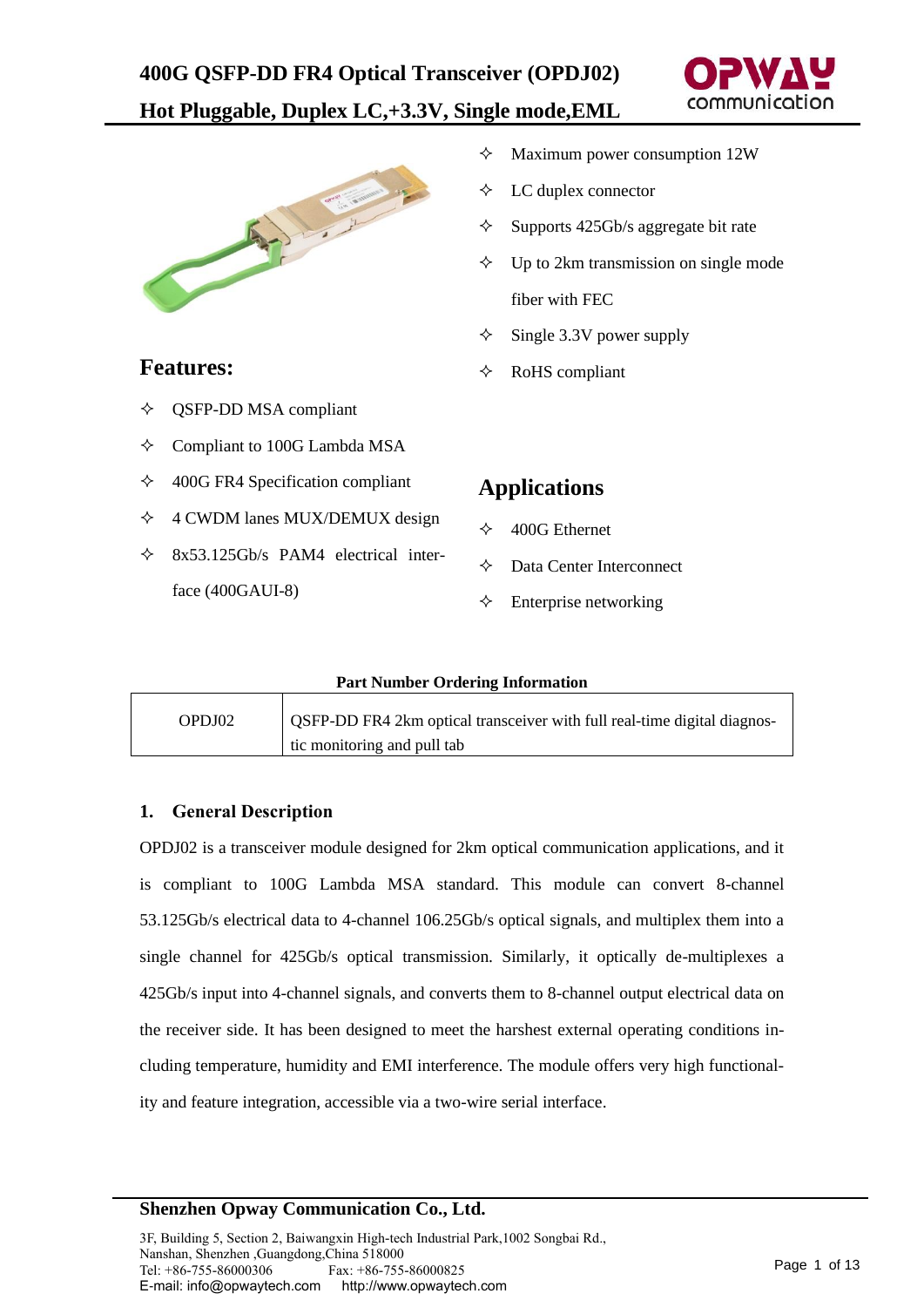

**2. Transceiver Block Diagram**



**Figure 1. Transceiver Block Diagram**

**3. Proposed Application Schematics**



**Figure 2. Proposed Application Schematics**

### **Shenzhen Opway Communication Co., Ltd.**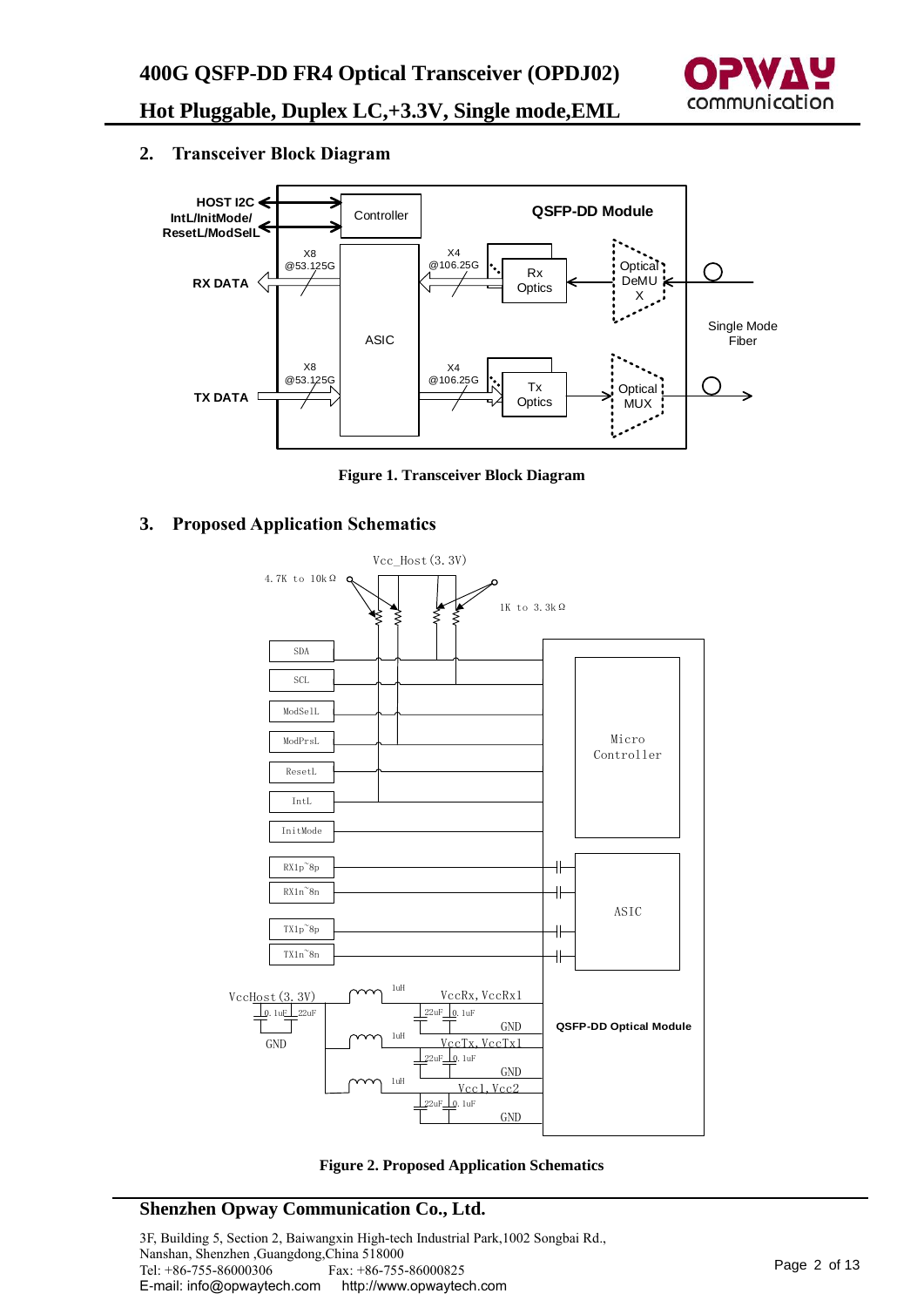

### **4. Pin Descriptions**



Top Side Viewed from Top



Bottom Side Viewed from Bottom

| Pin            | Logic | <b>Symbol</b> | <b>Description</b>                     | Plug            | <b>Notes</b> |
|----------------|-------|---------------|----------------------------------------|-----------------|--------------|
|                |       |               |                                        | <b>Sequence</b> |              |
| 1              |       | <b>GND</b>    | Ground                                 | 1B              |              |
| $\overline{2}$ | CML-I | Tx2n          | <b>Transmitter Inverted Data Input</b> | 3B              |              |
| 3              | CML-I | Tx2p          | <b>Transmitter Non-Inverted Data</b>   | 3B              |              |
|                |       |               | Input                                  |                 |              |
| $\overline{4}$ |       | <b>GND</b>    | Ground                                 | 1B              |              |
| 5              | CML-I | Tx4n          | <b>Transmitter Inverted Data Input</b> | 3B              |              |
| 6              | CML-I | Tx4p          | <b>Transmitter Non-Inverted Data</b>   | 3B              |              |
|                |       |               | Input                                  |                 |              |
| 7              |       | <b>GND</b>    | Ground                                 | 1B              |              |

#### **Figure 3. QSFP-DD MSA compliant Connector**

#### **Shenzhen Opway Communication Co., Ltd.**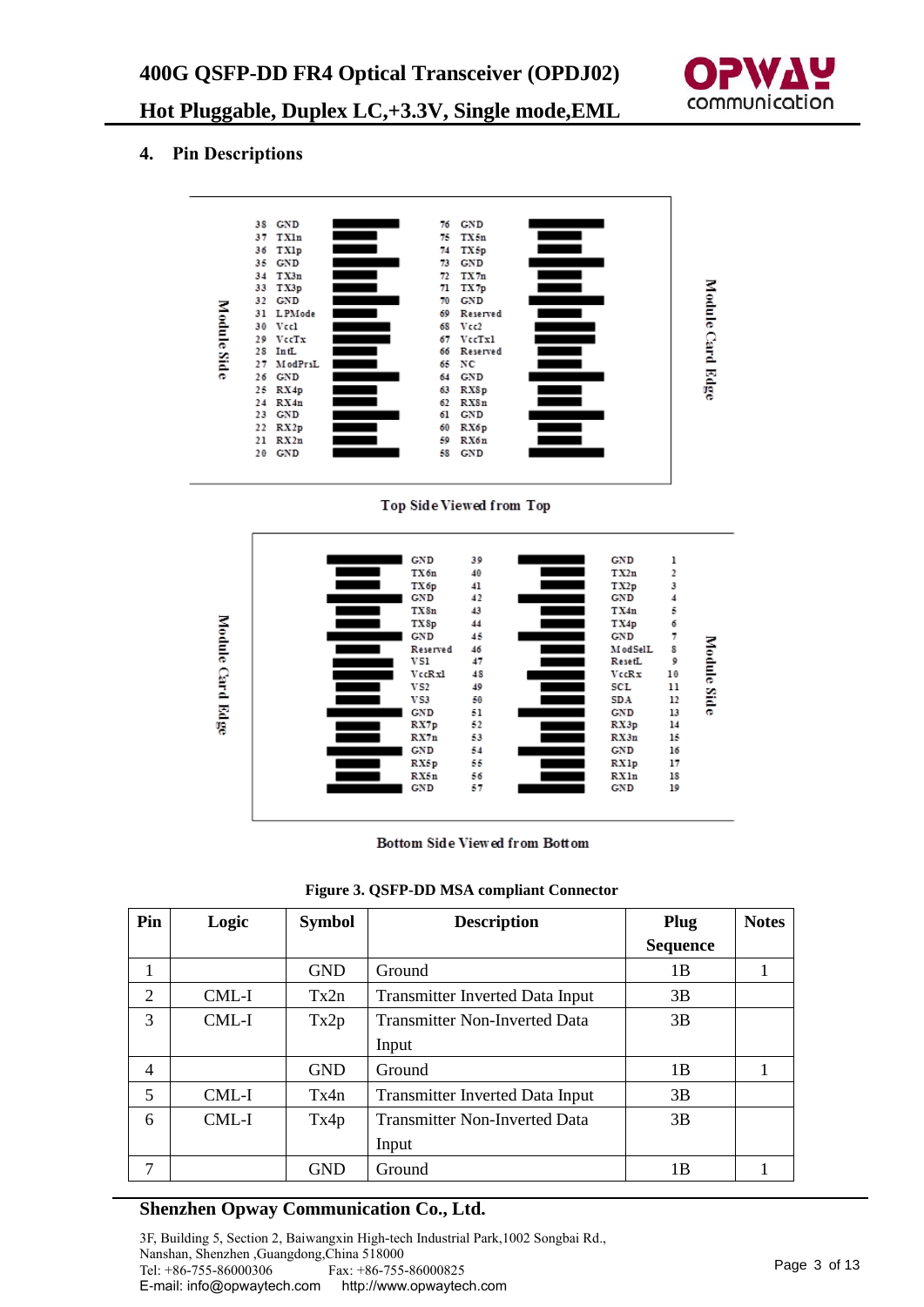

| 8  | LVTTL-I    | ModSelL    | Module Select                          | 3B |                |
|----|------------|------------|----------------------------------------|----|----------------|
| 9  | LVTTL-I    | ResetL     | <b>Module Reset</b>                    | 3B |                |
| 10 |            | Vcc Rx     | +3.3V Power Supply Receiver            | 2B | 2              |
| 11 | LVCMOS-I/O | <b>SCL</b> | 2-wire serial interface clock          | 3B |                |
| 12 | LVCMOS-I/O | <b>SDA</b> | 2-wire serial interface data           | 3B |                |
| 13 |            | <b>GND</b> | Ground                                 | 1B | 1              |
| 14 | CML-O      | Rx3p       | Receiver Non-Inverted Data Out-        | 3B |                |
|    |            |            | put                                    |    |                |
| 15 | CML-O      | Rx3n       | Receiver Inverted Data Output          | 3B |                |
| 16 |            | <b>GND</b> | Ground                                 | 1B | 1              |
| 17 | $CML-O$    | Rx1p       | Receiver Non-Inverted Data Out-        | 3B |                |
|    |            |            | put                                    |    |                |
| 18 | CML-O      | Rx1n       | Receiver Inverted Data Output          | 3B |                |
| 19 |            | <b>GND</b> | Ground                                 | 1B | $\mathbf{1}$   |
| 20 |            | <b>GND</b> | Ground                                 | 1B | 1              |
| 21 | CML-O      | Rx2n       | Receiver Inverted Data Output          | 3B |                |
| 22 | CML-O      | Rx2p       | Receiver Non-Inverted Data Out-        | 3B |                |
|    |            |            | put                                    |    |                |
| 23 |            | <b>GND</b> | Ground                                 | 1B | 1              |
| 24 | CML-O      | Rx4n       | Receiver Non-Inverted Data Out-        | 3B |                |
|    |            |            | put                                    |    |                |
| 25 | CML-O      | Rx4p       | Receiver Inverted Data Output          | 3B |                |
| 26 |            | <b>GND</b> | Ground                                 | 1B | 1              |
| 27 | LVTTL-I    | ModPrsL    | <b>Module Present</b>                  | 3B |                |
| 28 | LVTTL-I    | IntL       | Interrupt                              | 3B |                |
| 29 |            | VccTx      | +3.3V Power supply transmitter         | 2B | $\overline{2}$ |
| 30 |            | Vcc1       | +3.3V Power supply                     | 2B | $\overline{2}$ |
| 31 | LVTTL-I    | InitMode   | Initialization mode; In legacy         | 3B |                |
|    |            |            | QSFP applications, the InitMode        |    |                |
|    |            |            | pad is called LPMODE                   |    |                |
| 32 |            | <b>GND</b> | Ground                                 | 1B | 1              |
| 33 | CML-I      | Tx3p       | <b>Transmitter Non-Inverted Data</b>   | 3B |                |
|    |            |            | Input                                  |    |                |
| 34 | CML-I      | Tx3n       | <b>Transmitter Inverted Data Input</b> | 3B |                |
| 35 |            | <b>GND</b> | Ground                                 | 1B | $\mathbf{1}$   |
| 36 | CML-I      | Tx1p       | <b>Transmitter Non-Inverted Data</b>   | 3B |                |
|    |            |            | Input                                  |    |                |
| 37 | $CML-I$    | Tx1n       | <b>Transmitter Inverted Data Input</b> | 3B |                |
| 38 |            | <b>GND</b> | Ground                                 | 1B | $\mathbf{1}$   |
| 39 |            | <b>GND</b> | Ground                                 | 1A | 1              |
| 40 | CML-I      | Tx6n       | <b>Transmitter Inverted Data Input</b> | 3A |                |
| 41 | CML-I      | Тхбр       | Transmitter Non-Inverted Data          | 3A |                |

#### **Shenzhen Opway Communication Co., Ltd.**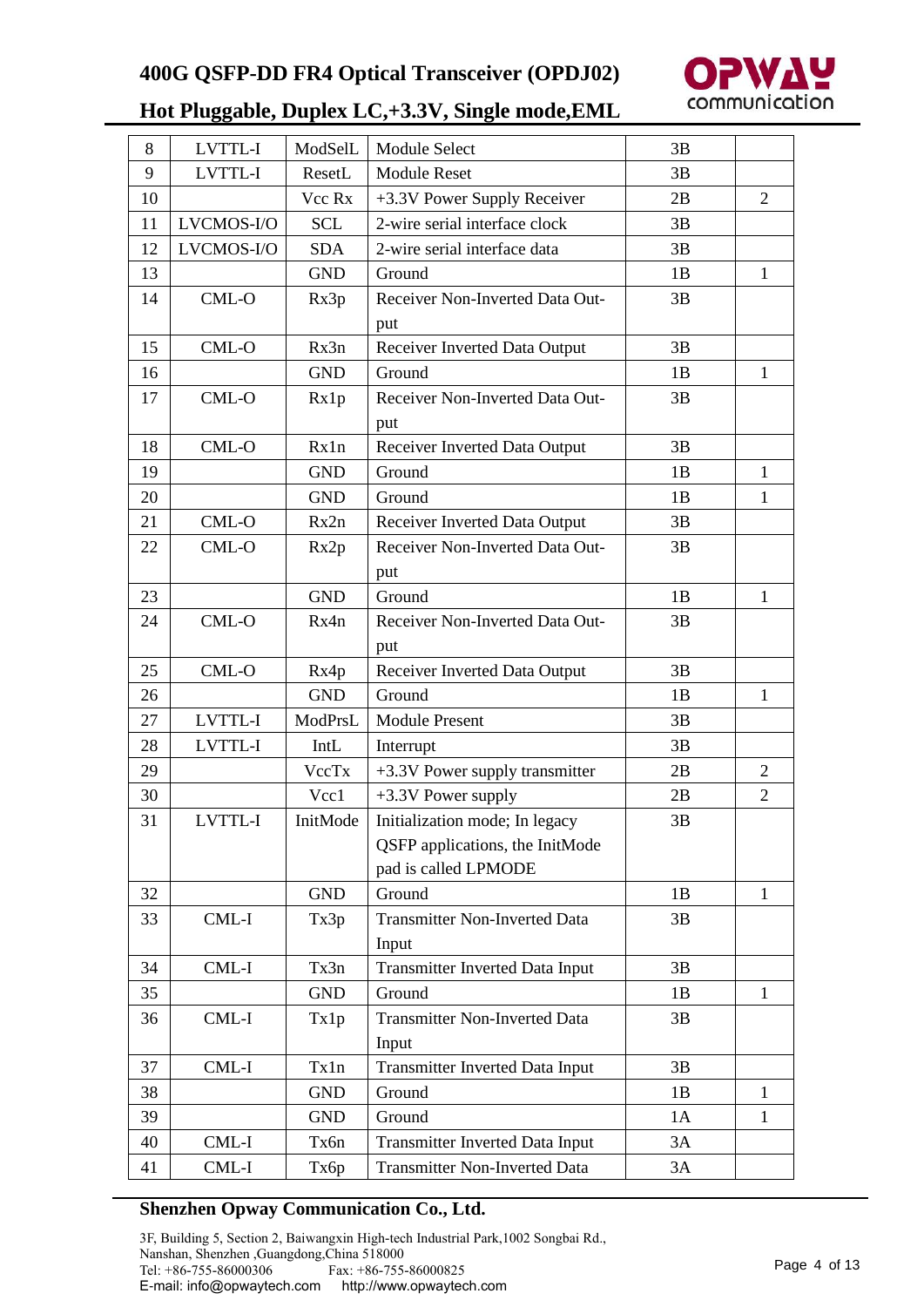

|    |         |                 | Input                                  |    |                |
|----|---------|-----------------|----------------------------------------|----|----------------|
| 42 |         | <b>GND</b>      | Ground                                 | 1A | 1              |
| 43 | CML-I   | Tx8n            | <b>Transmitter Inverted Data Input</b> | 3A |                |
| 44 | CML-I   | Tx8p            | <b>Transmitter Non-Inverted Data</b>   | 3A |                |
|    |         |                 | Input                                  |    |                |
| 45 |         | <b>GND</b>      | Ground                                 | 1A | 1              |
| 46 |         | Reserved        | For future use                         | 3A | 3              |
| 47 |         | VS1             | Module Vendor Specific 1               | 3A | 3              |
| 48 |         | VccRx1          | +3.3V Power supply                     | 2A | $\overline{2}$ |
| 49 |         | VS <sub>2</sub> | Module Vendor Specific 2               | 3A | 3              |
| 50 |         | VS3             | Module Vendor Specific 3               | 3A | 3              |
| 51 |         | <b>GND</b>      | Ground                                 | 1A | 1              |
| 52 | $CML-O$ | Rx7p            | Receiver Non-Inverted Data Out-        | 3A |                |
|    |         |                 | put                                    |    |                |
| 53 | CML-O   | Rx7n            | Receiver Inverted Data Output          | 3A |                |
| 54 |         | <b>GND</b>      | Ground                                 | 1A | $\mathbf{1}$   |
| 55 | CML-O   | Rx5p            | Receiver Non-Inverted Data Out-        | 3A |                |
|    |         |                 | put                                    |    |                |
| 56 | CML-O   | Rx5n            | Receiver Inverted Data Output          | 3A |                |
| 57 |         | <b>GND</b>      | Ground                                 | 1A | 1              |
| 58 |         | <b>GND</b>      | Ground                                 | 1A | 1              |
| 59 | CML-O   | Rx6n            | Receiver Non-Inverted Data Out-        | 3A |                |
|    |         |                 | put                                    |    |                |
| 60 | CML-O   | Rx6p            | Receiver Inverted Data Output          | 3A |                |
| 61 |         | <b>GND</b>      | Ground                                 | 1A | $\mathbf{1}$   |
| 62 | CML-O   | Rx8n            | Receiver Non-Inverted Data Out-        | 3A |                |
|    |         |                 | put                                    |    |                |
| 63 | CML-O   | Rx8p            | Receiver Inverted Data Output          | 3A |                |
| 64 |         | <b>GND</b>      | Ground                                 | 1A | 1              |
| 65 |         | NC              | No Connect                             | 3A | 3              |
| 66 |         | Reserved        | For Future Use                         | 3A | 3              |
| 67 |         | VccTx1          | +3.3V Power supply                     | 2A | $\overline{2}$ |
| 68 |         | Vcc2            | +3.3V Power supply                     | 2A | $\overline{2}$ |
| 69 |         | Reserved        | For Future Use                         | 3A | 3              |
| 70 |         | <b>GND</b>      | Ground                                 | 1A | $\mathbf{1}$   |
| 71 | CML-I   | Tx7p            | <b>Transmitter Non-Inverted Data</b>   | 3A |                |
|    |         |                 | Input                                  |    |                |
| 72 | CML-I   | Tx7n            | <b>Transmitter Inverted Data Input</b> | 3A |                |
| 73 |         | <b>GND</b>      | Ground                                 | 1A | $\mathbf{1}$   |
| 74 | CML-I   | Tx5p            | <b>Transmitter Non-Inverted Data</b>   | 3A |                |
|    |         |                 | Input                                  |    |                |
| 75 | CML-I   | Tx5n            | <b>Transmitter Inverted Data Input</b> | 3A |                |

### **Shenzhen Opway Communication Co., Ltd.**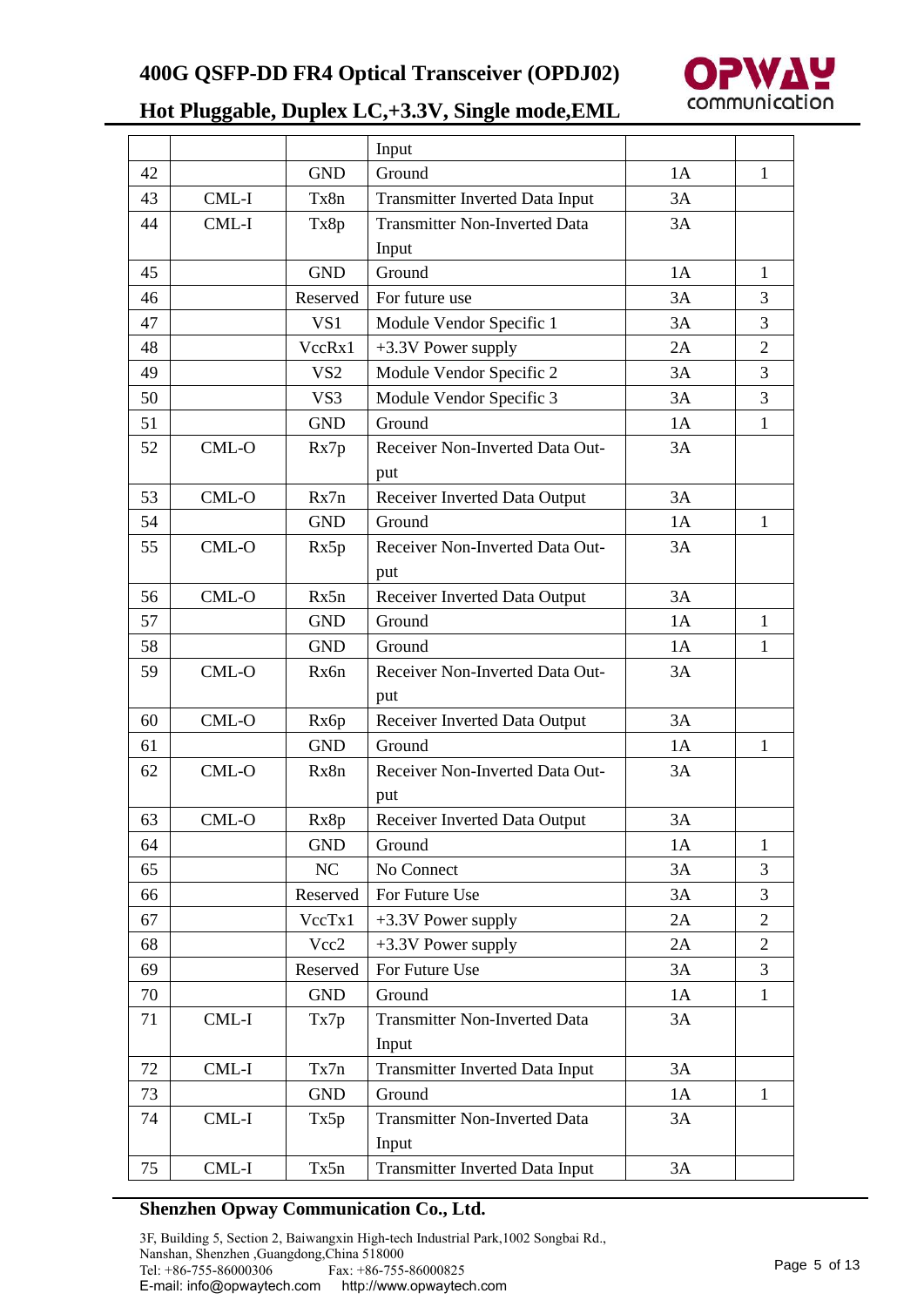

| 76                                                                                                        |                                                                                                 | <b>GND</b> | Ground                                                                                                 | 1A |  |  |  |
|-----------------------------------------------------------------------------------------------------------|-------------------------------------------------------------------------------------------------|------------|--------------------------------------------------------------------------------------------------------|----|--|--|--|
|                                                                                                           |                                                                                                 |            | Note 1: QSFP-DD uses common ground (GND) for all signals and supply (power). All are common            |    |  |  |  |
|                                                                                                           |                                                                                                 |            | within the QSFP-DD module and all module voltages are referenced to this potential unless otherwise    |    |  |  |  |
|                                                                                                           |                                                                                                 |            | noted. Connect these directly to the host board signal-common ground plane.                            |    |  |  |  |
|                                                                                                           |                                                                                                 |            | <b>Note 2:</b> VccRx, VccRx1, Vcc1, Vcc2, VccTx and VccTx1 shall be applied concurrently. Requirements |    |  |  |  |
|                                                                                                           |                                                                                                 |            | defined for the host side of the Host Card Edge Connector are listed in Table 6. VccRx, VccRx1, Vcc1,  |    |  |  |  |
|                                                                                                           |                                                                                                 |            | Vcc2, VccTx and VccTx1 may be internally connected within the module in any combination. The           |    |  |  |  |
|                                                                                                           |                                                                                                 |            | connector Vcc pins are each rated for a maximum current of 1000 mA.                                    |    |  |  |  |
|                                                                                                           |                                                                                                 |            | <b>Note 3:</b> All Vendor Specific, Reserved and No Connect pins may be terminated with 50 ohms to     |    |  |  |  |
|                                                                                                           |                                                                                                 |            | ground on the host. Pad 65 (No Connect) shall be left unconnected within the module. Vendor specific   |    |  |  |  |
| and Reserved pads shall have an impedance to GND that is greater than 10 kOhms and less than 100          |                                                                                                 |            |                                                                                                        |    |  |  |  |
| pF.                                                                                                       |                                                                                                 |            |                                                                                                        |    |  |  |  |
| <b>Note 4:</b> Plug Sequence specifies the mating sequence of the host connector and module. The sequence |                                                                                                 |            |                                                                                                        |    |  |  |  |
|                                                                                                           | is 1A,2A,3A,1B,2B,3B. (see Figure 3 for pad locations) Contact sequence A will make, then break |            |                                                                                                        |    |  |  |  |
| contact with additional QSFP-DD pads. Sequence 1A,1B will then occur simultaneously, followed by          |                                                                                                 |            |                                                                                                        |    |  |  |  |
|                                                                                                           | 2A, 2B, followed by 3A, 3B.                                                                     |            |                                                                                                        |    |  |  |  |

### **5. Absolute Maximum Ratings**

It has to be noted that the operation in excess of any individual absolute maximum ratings might cause permanent damage to this module.

| <b>Parameter</b>           | <b>Symbol</b> | Min    | <b>Typ</b> | <b>Max</b> | Unit         | <b>Notes</b> |
|----------------------------|---------------|--------|------------|------------|--------------|--------------|
| Maximum Supply Voltage     | Vcc           | $-0.5$ | 3.3        | 3.6        |              |              |
| <b>Storage Temperature</b> | Ts            | $-40$  |            | 85         | $^{\circ}$ C |              |
| <b>Relative Humidity</b>   | RH            |        |            | 85         | $\%$         |              |

## **6. Operating Environments**

Electrical and optical characteristics below are defined under this operating environment, un-

less otherwise specified.

| <b>Parameter</b>         | <b>Symbol</b> | Min    | Typ | <b>Max</b> | Unit |
|--------------------------|---------------|--------|-----|------------|------|
| <b>Supply Voltage</b>    | Vcc           | 3.135  | 3.3 | 3.465      |      |
| Case Temperature         | ௱             |        |     | 70         | ิ์∩  |
| Data Rate Accuracy       |               | $-100$ |     | 100        | ppm  |
| Link Distance with G.652 |               |        |     | 2000       | m    |

### **7. Electrical Characteristics**

| <b>Parameter</b>      | <b>Symbol</b> | Min                   | <b>Typ</b> | <b>Max</b> | Unit | <b>Note</b> |
|-----------------------|---------------|-----------------------|------------|------------|------|-------------|
| Power dissipation     | P             |                       |            | 12         | W    |             |
| <b>Supply Current</b> | Icc           |                       |            | 3.64       | А    |             |
| <b>Transmitter</b>    |               |                       |            |            |      |             |
| Data Rate, each lane  |               | $26.5625 \pm 100$ ppm |            |            | GBd  |             |

## **Shenzhen Opway Communication Co., Ltd.**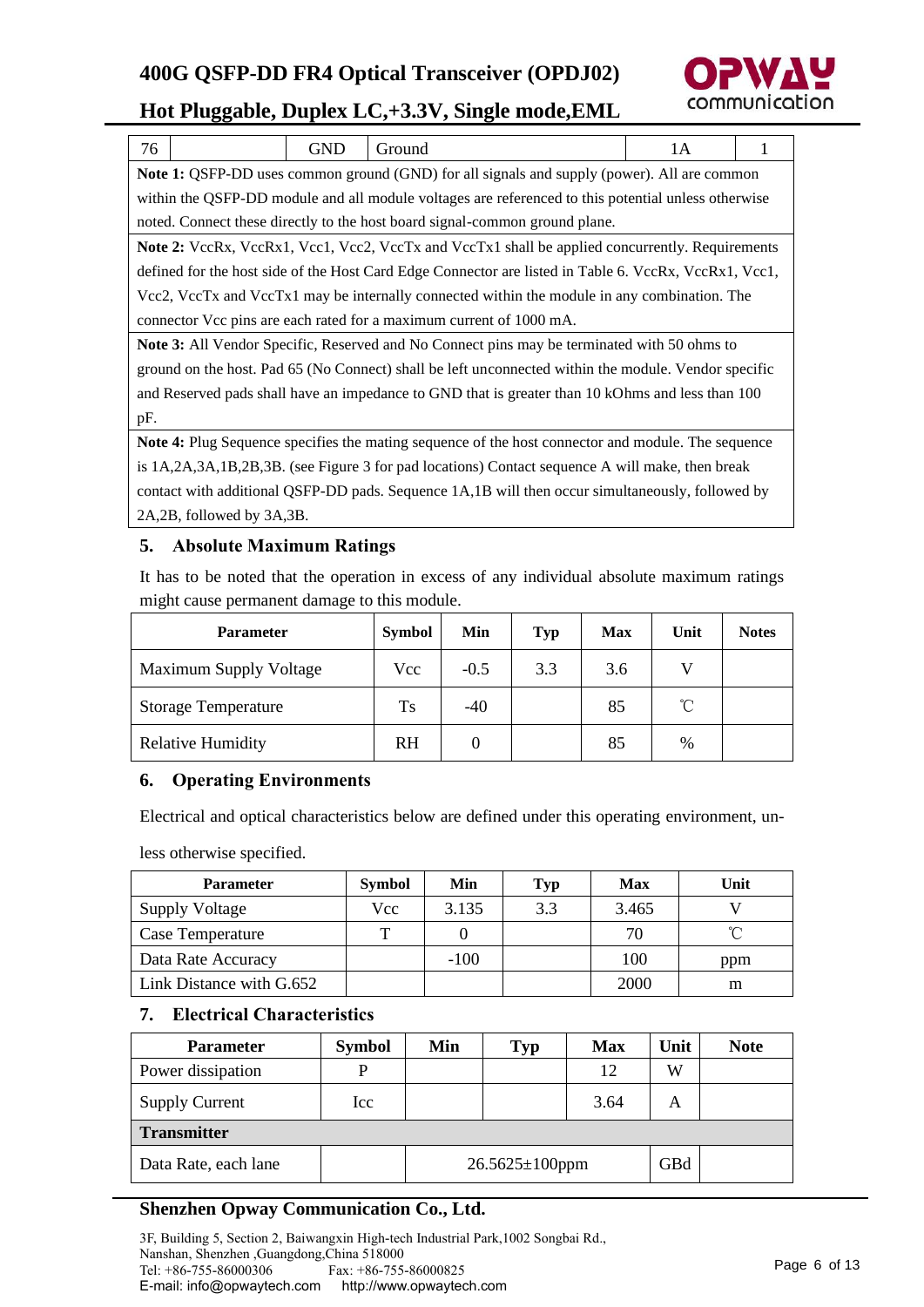

| Differential input Volt-<br>age pk-pk | Vpp  | 900                      |                          |      | mV   | $\mathbf{1}$ |
|---------------------------------------|------|--------------------------|--------------------------|------|------|--------------|
| Common Mode Voltage                   | Vcm  | $-350$                   |                          | 2850 | mV   | 2            |
| Differential Termination              |      |                          |                          |      |      |              |
| <b>Resistance Mismatch</b>            |      |                          |                          | 10   | $\%$ |              |
| Single-ended Voltage                  |      |                          |                          |      |      |              |
| Tolerance Range (Min)                 |      | $-0.4$                   |                          | 3.3  | V    |              |
|                                       |      |                          | IEEE 802.3-2015 Equation |      |      |              |
| Differential Input Return<br>Loss     |      |                          |                          |      | dB   |              |
|                                       |      |                          | $(83E-5)$                |      |      |              |
| Differential to Common                |      |                          | IEEE 802.3-2015 Equation |      |      |              |
| Mode Input Return Loss                |      |                          |                          |      | dB   |              |
|                                       |      |                          | $(83E-6)$                |      |      |              |
| Module Stressed Input                 |      |                          | IEEE 802.3bs 120E.3.4.1  |      |      | 3            |
| Test                                  |      |                          |                          |      |      |              |
| <b>Receiver</b>                       |      |                          |                          |      |      |              |
| Data Rate, each lane                  |      |                          | $26.5625 \pm 100$ ppm    |      | GBd  |              |
| <b>Differential Termination</b>       |      |                          |                          | 10   | $\%$ |              |
| <b>Resistance Mismatch</b>            |      |                          |                          |      |      |              |
| Differential output                   | Vpp  |                          |                          | 900  | mV   |              |
| Voltage pk-pk                         |      |                          |                          |      |      |              |
| Common Mode Voltage                   | Vcm  | $-350$                   |                          | 2850 | mV   | 2            |
| Common Mode Noise,                    | Vrms |                          |                          | 17.5 | mV   |              |
| <b>RMS</b>                            |      |                          |                          |      |      |              |
| Transition time (min)                 |      | 9.5                      |                          |      | ps   | 20%to80%     |
| Near-end Eye height,                  |      | 70                       |                          |      | mV   |              |
| differential (min)                    |      |                          |                          |      |      |              |
| Near-end ESMW (Eye                    |      | 0.265                    |                          |      | UI   |              |
| symmetry mask width)                  |      |                          |                          |      |      |              |
| Far-end ESMW (Eye                     |      | 0.2                      |                          |      | UI   |              |
| symmetry mask width)                  |      |                          |                          |      |      |              |
| Far-end Eye height, dif-              |      | 30                       |                          |      | mV   |              |
| ferential (min)                       |      |                          |                          |      |      |              |
| Far-end pre-cursor ISI                |      | $-4.5$                   |                          | 2.5  | dB   |              |
| ratio                                 |      |                          |                          |      |      |              |
| Differential output return            |      | IEEE 802.3-2015 Equation |                          |      |      |              |
| loss                                  |      | $(83E-2)$                |                          |      |      |              |
| Common to differential                |      | IEEE 802.3-2015 Equation |                          |      |      |              |
| mode conversion return                |      |                          |                          |      |      |              |
| loss                                  |      |                          | $(83E-3)$                |      |      |              |
| Note:                                 |      |                          |                          |      |      |              |

### **Shenzhen Opway Communication Co., Ltd.**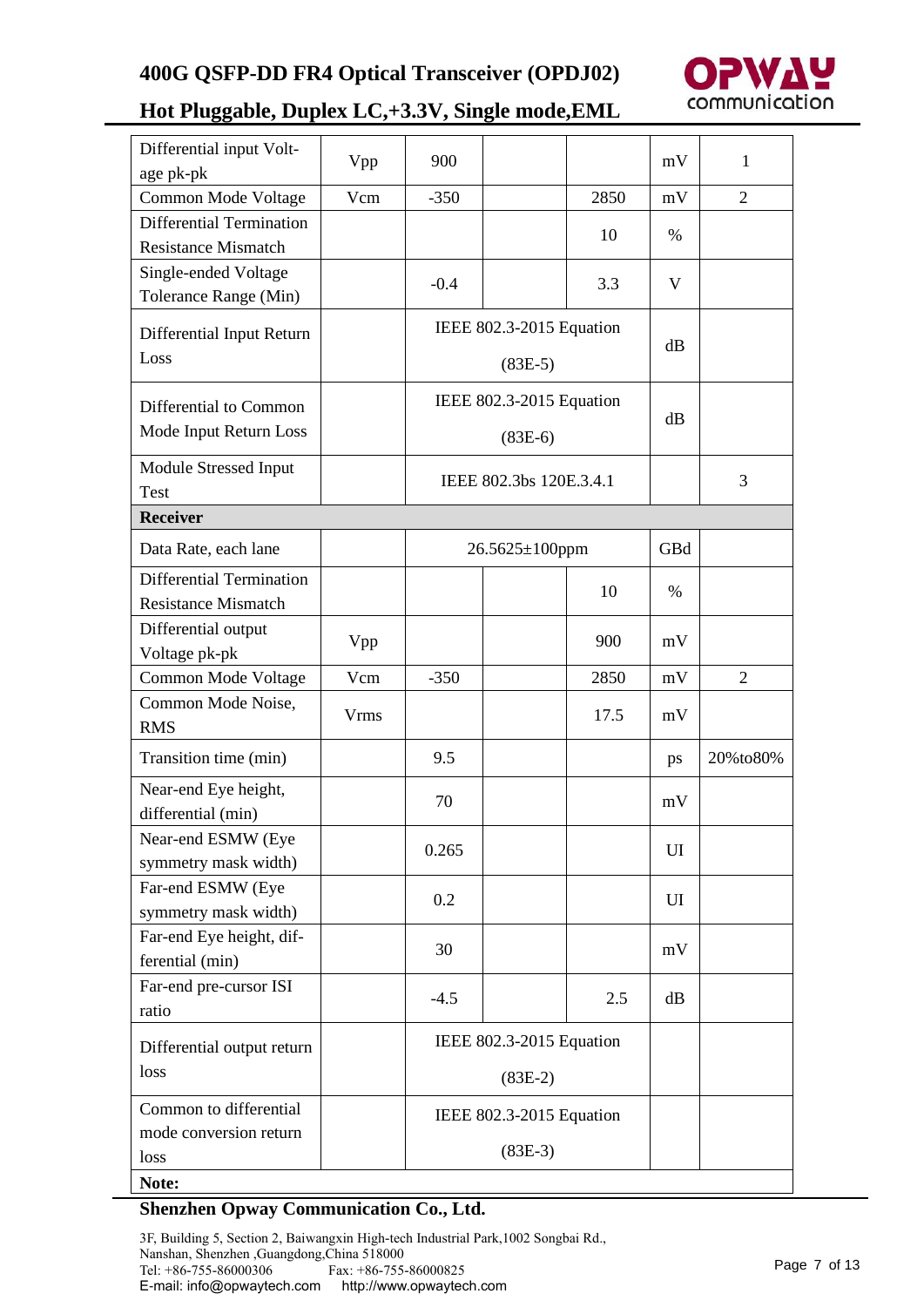

1. With the exception to IEEE 802.3bs 120E.3.1.2 that the pattern is PRBS31Q or scrambled idle.

2. DC common mode voltage generated by the host. Specification includes effects of ground offset voltage.

3. BER specified in IEEE 802.3bs 120E.1.1.

### **8. Optical Characteristics**

| <b>Parameters</b>                                                               | Unit  | min    | type                 | max            |
|---------------------------------------------------------------------------------|-------|--------|----------------------|----------------|
| <b>Transmitter</b>                                                              |       |        |                      |                |
| Data Rate, each Lane                                                            | GBd   |        | $53.125 \pm 100$ ppm |                |
| <b>Modulation Format</b>                                                        |       |        | PAM4                 |                |
|                                                                                 |       | 1264.5 | 1271                 | 1277.5         |
|                                                                                 |       | 1284.5 | 1291                 | 1297.5         |
| Line wavelengths                                                                | nm    | 1304.5 | 1311                 | 1317.5         |
|                                                                                 |       | 1324.5 | 1331                 | 1337.5         |
| <b>Total Average Launch Power</b>                                               | dBm   |        |                      | 9.3            |
| Average Launch Power, each<br>lane                                              | dBm   | $-3.3$ |                      | 3.5            |
| <b>Optical Modulation Amplitude</b><br>(OMA), each lane                         | dBm   | $-0.3$ |                      | 3.7            |
| Extinction Ratio (ER)                                                           | dB    | 3.5    |                      |                |
| Side-Mode Suppression Ratio<br>(SMSR)                                           | dB    | 30     |                      |                |
| Launch power in OMA minus<br>TDECQ, each lane, for<br>$ER \geq 4.5dB$           | dB    | $-1.7$ |                      |                |
| Launch power in OMA minus<br>TDECQ, each lane, for ER<br>$<$ 4.5dB              | dB    | $-1.6$ |                      |                |
| <b>Transmitter and Dispersion</b><br>Eye Clouser for PAM4, each<br>Lane (TDECQ) | dB    |        |                      | 3.4            |
| Difference in Launch Power<br>between any Two Lanes<br>(OMAouter)               | dB    |        |                      | $\overline{4}$ |
| RIN17.1OMA                                                                      | dB/Hz |        |                      | $-136$         |
| <b>Optical Return Loss Tolerance</b>                                            | dB    |        |                      | 17.1           |

### **Shenzhen Opway Communication Co., Ltd.**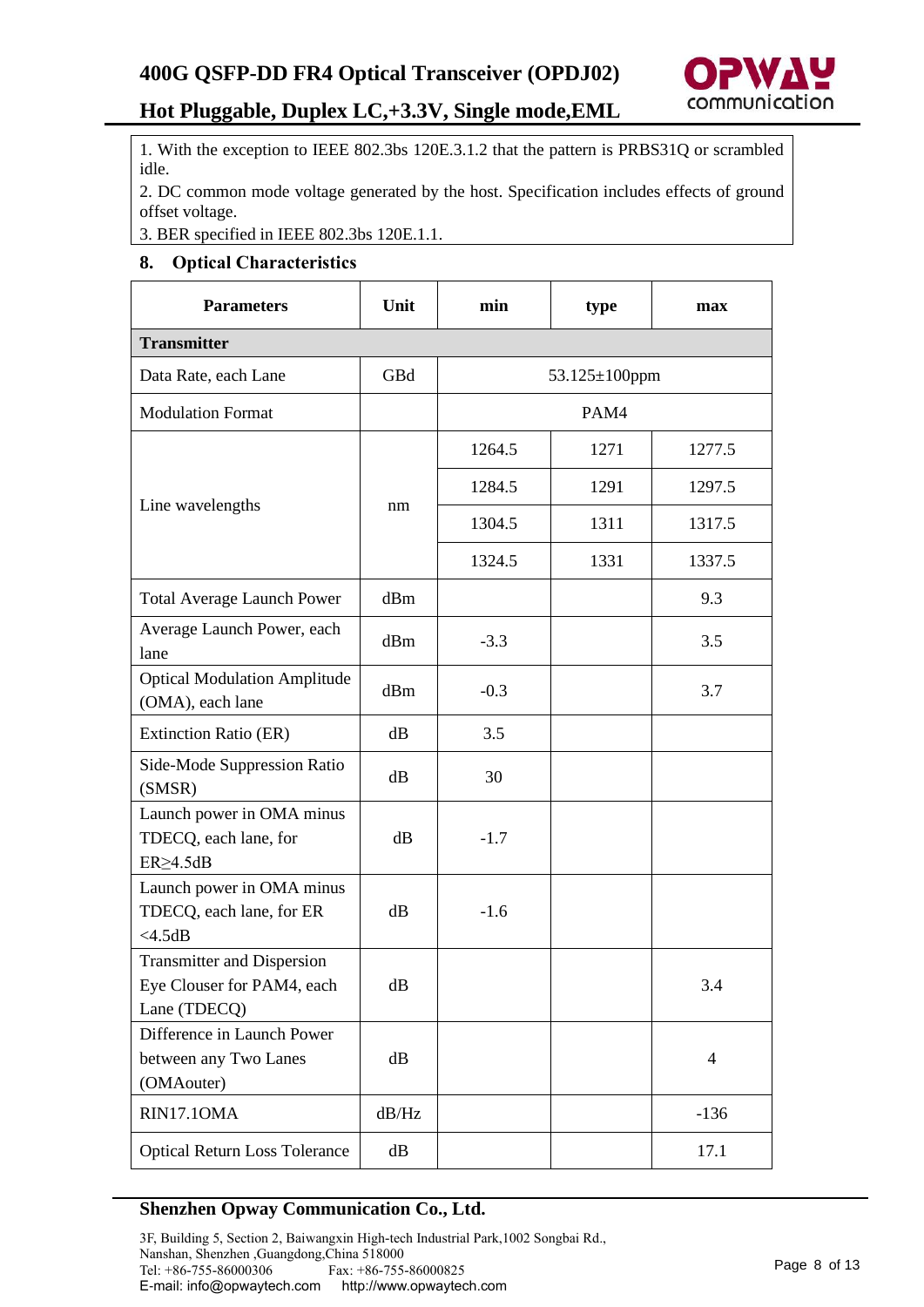

| <b>Transmitter Reflectance</b>                                      | dB  |        |                      | $-26$  |
|---------------------------------------------------------------------|-----|--------|----------------------|--------|
| Average Launch Power of<br>OFF Transmitter, each Lane               | dBm |        |                      | $-20$  |
| <b>Receiver</b>                                                     |     |        |                      |        |
| Data Rate, each Lane                                                | GBd |        | $53.125 \pm 100$ ppm |        |
| <b>Modulation Format</b>                                            |     |        | PAM4                 |        |
| Damage Threshold, each lane                                         | dBm | 4.5    |                      |        |
|                                                                     |     | 1264.5 |                      | 1277.5 |
|                                                                     |     | 1284.5 |                      | 1297.5 |
| Line wavelengths                                                    | nm  | 1304.5 |                      | 1317.5 |
|                                                                     |     | 1324.5 |                      | 1337.5 |
| Average receiver power, each<br>lane                                | dBm | $-7.3$ |                      | 3.5    |
| Receiver power, each lane<br>(OMA)                                  | dBm |        |                      | 3.7    |
| Difference in Receiver Power<br>between any Two Lanes<br>(OMA)      | dB  |        |                      | 4.1    |
| <b>Stressed receiver Sensitivity</b><br>(OMA outer), each lane(max) | dBm |        | See Note             |        |
| <b>LOS</b> Assert                                                   | dBm | $-30$  |                      |        |
| <b>LOS Deassert</b>                                                 | dBm |        |                      | $-10$  |
| LOS Hysteresis                                                      | dB  | 0.5    |                      |        |
| Receiver reflectance                                                | dB  |        |                      | $-26$  |
| <b>Conditions of Stressed Receiver Sensitivity</b>                  |     |        |                      |        |
| Stressed eye closure for<br>PAM4 (SECQ), lane under<br>test         | dB  | 0.9    |                      | 3.4    |
| OMAouter of each aggressor<br>lane                                  | dBm |        | 1.5                  |        |
| Note:                                                               |     |        |                      |        |

Measured with conformance test signal for  $BER = 2.4x10-4$ . A compliant receiver shall have stressed receiver sensitivity (OMA outer), each lane values below the mask of Figure 4, for SECQ values between 0.9 and 3.4 dB.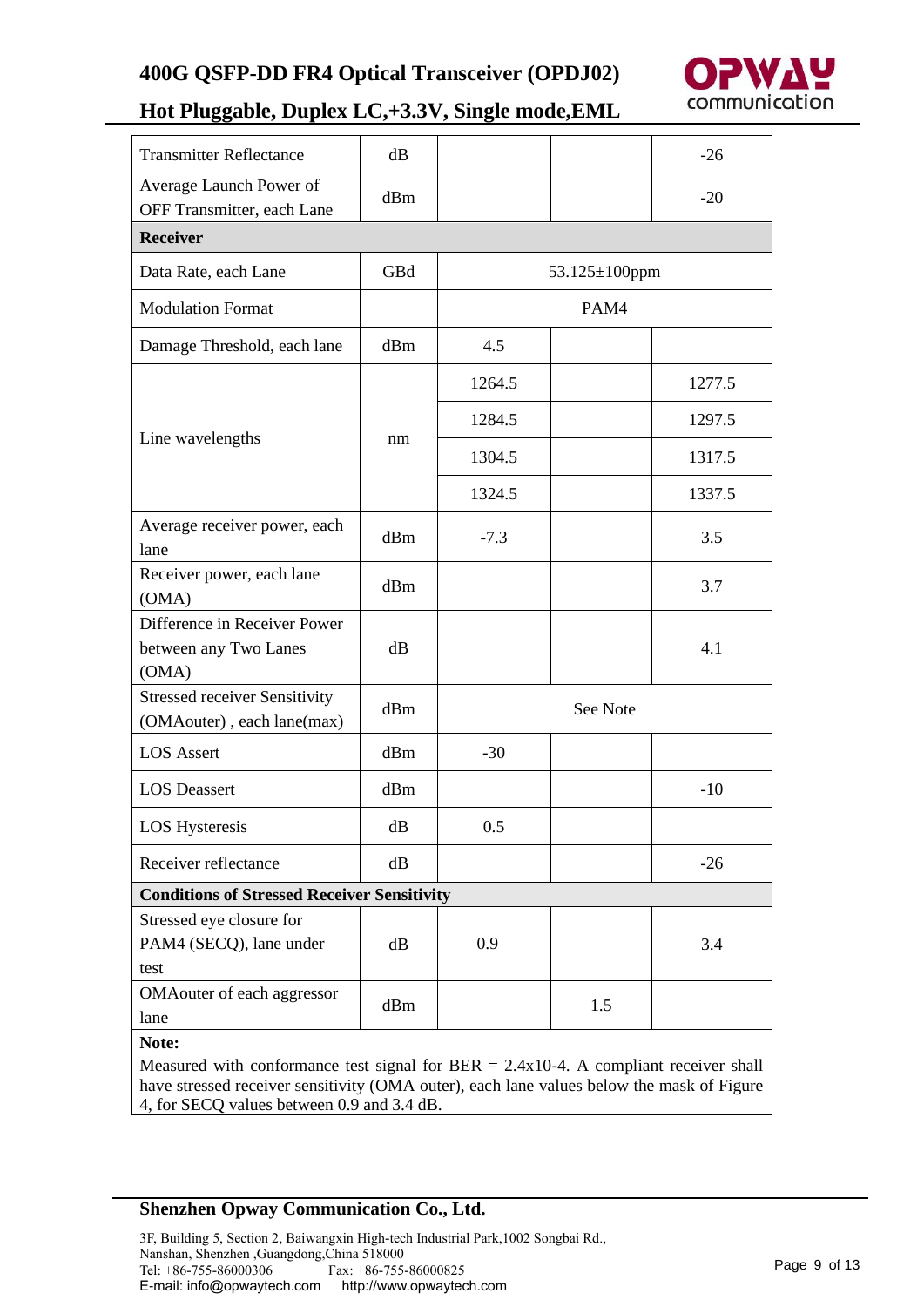



**Figure 4. Stressed receiver sensitivity mask for 400G-FR4**

#### **9. Digital Diagnostic Monitoring Functions**

OPDJ02 support the I2C-based Diagnostic Monitoring Interface (DMI) defined in document

SFF-8636. The host can access real-time performance of transmitter and receiver optical

| <b>Performance Item</b>   | <b>Related Bytes(A0[00]</b><br>memory) | <b>Monitor Error</b> | <b>Notes</b>   |
|---------------------------|----------------------------------------|----------------------|----------------|
| Module temperature        | 22 to 23                               | $+/-3$ °C            | 1, 2           |
| Module voltage            | 26 to 27                               | $< 3\%$              | 2              |
| LD Bias current           | 42 to 43                               | $< 10\%$             | 2              |
| Transmitter optical power | 50 to 51                               | $<$ 3dB              | $\mathfrak{D}$ |
| Receiver optical power    | 34 to 35                               | $<$ 3dB              | 2              |

power, temperature, supply voltage and bias current.

Note

- 1, Actual temperature test point is fixed on module case around Laser.
- 2, Full operating temperature range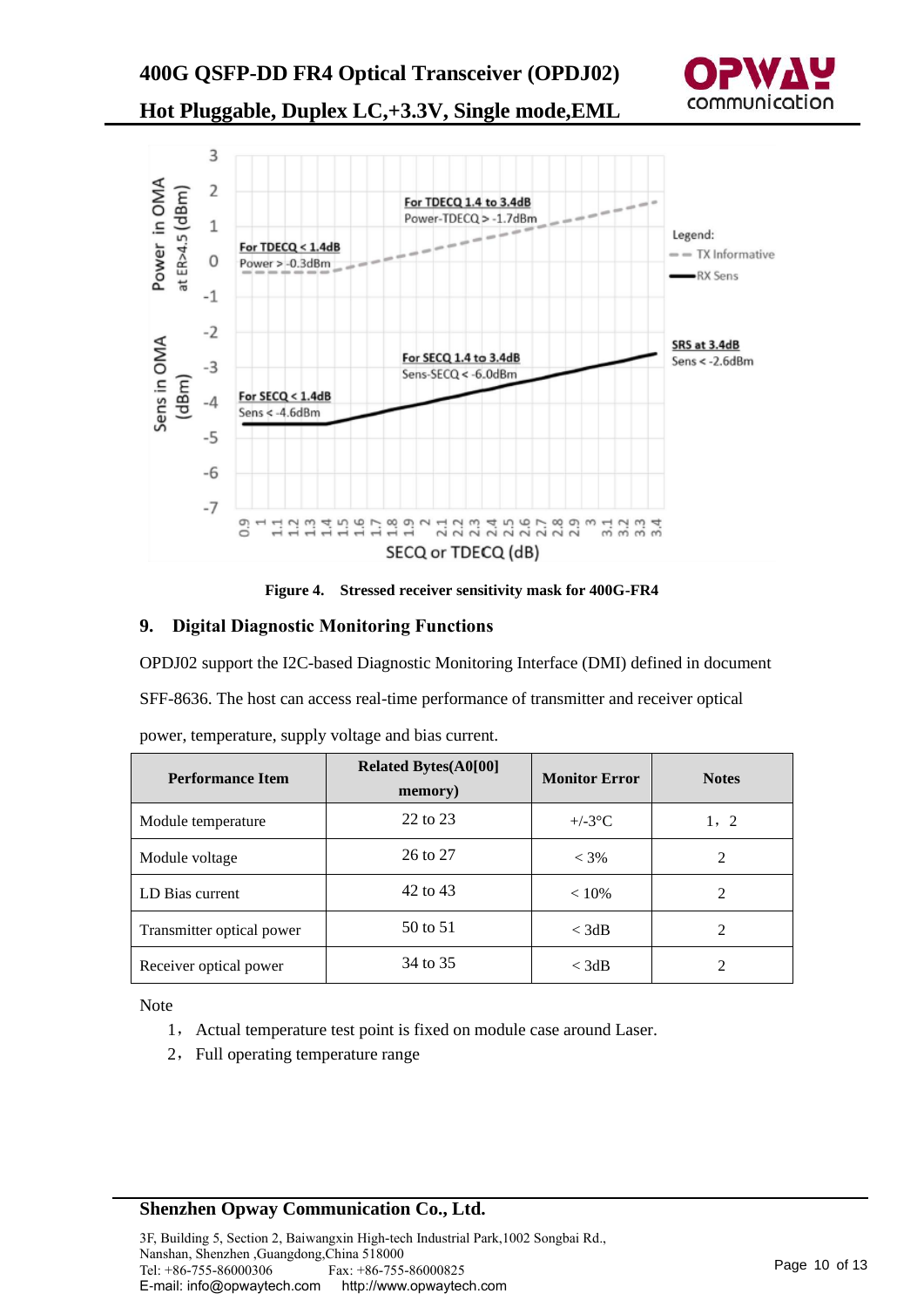

#### **10. Alarm and Warning Thresholds**

OPDJ02 support alarms function, indicating the values of the preceding basic performance are

lower or higher than the thresholds.

| <b>Performance</b><br><b>Item</b> | <b>Alarm Threshold Bytes(A0[03]</b><br>memory) | Unit         | Low thresh-<br>old | High<br>threshold |
|-----------------------------------|------------------------------------------------|--------------|--------------------|-------------------|
| Temp Alarm                        | 128 to 131                                     | $^{\circ}$ C | $-10$              | 80                |
| Temp Warning                      | 132 to 135                                     | °C           | $\Omega$           | 70                |
| Voltage Alarm                     | 144 to 147                                     | V            | 2.97               | 3.63              |
| <b>Voltage Warning</b>            | 148 to 151                                     | V            | 3.135              | 3.465             |
| TX Power Alarm                    | 192 to 195                                     | dBm          | $-6.3$             | 6.5               |
| <b>TX Power</b><br>Warning        | 196 to 199                                     | dBm          | $-3.3$             | 3.5               |
| <b>RX</b> Power<br>Alarm          | 176 to 179                                     | dBm          | $-10.6$            | 6.5               |
| <b>RX</b> Power<br>Warning        | 180 to 183                                     | dBm          | $-7.6$             | 3.5               |

### **11. Mechanical Specifications**



**Figure 5. OPDJ02 Mechanical Dimensions**

### **Shenzhen Opway Communication Co., Ltd.**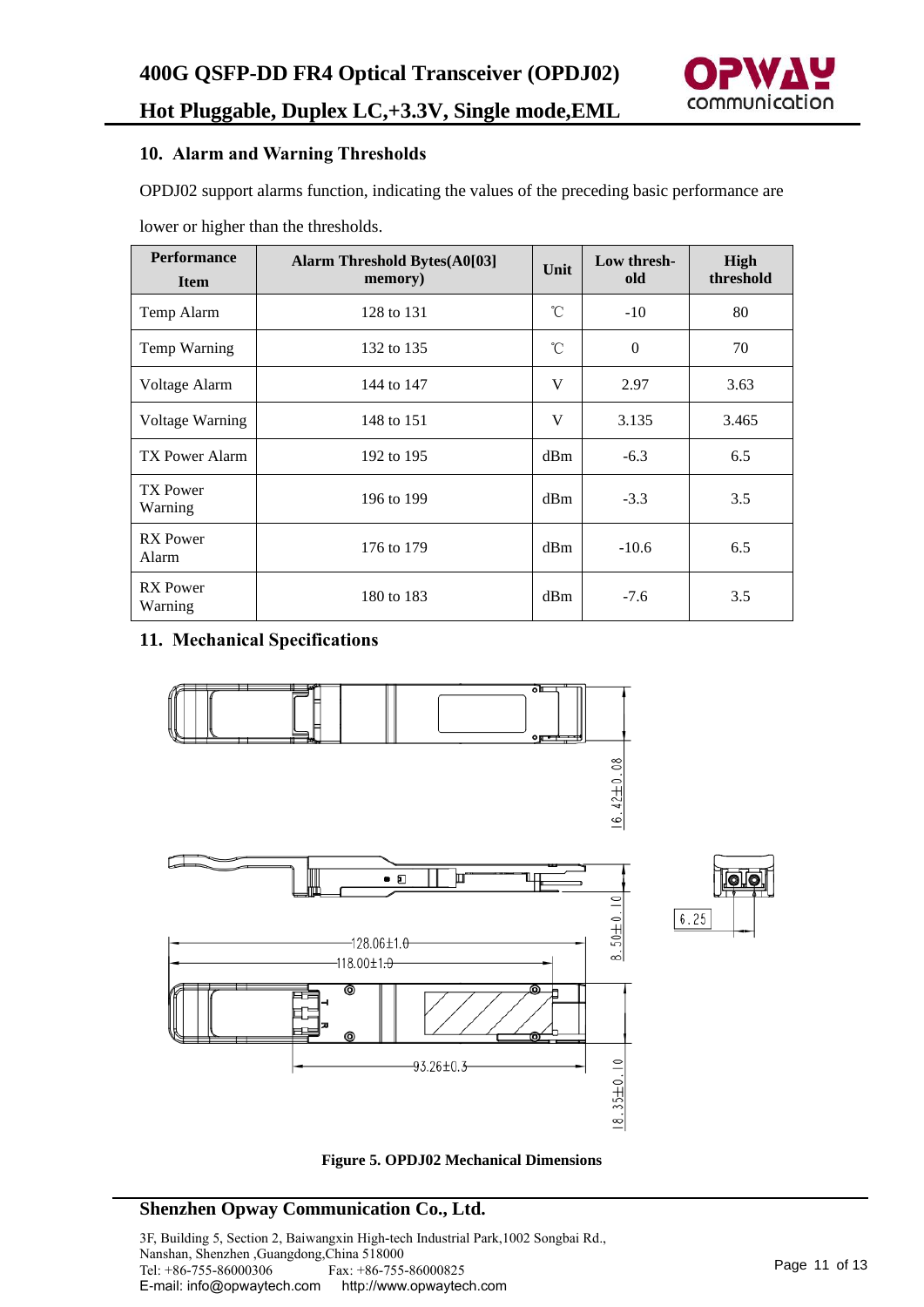

### **12. Regulatory Compliance**

OPDJ02 Optical Transceiver is RoHS 6/6 compliant and complies with international electro-

magnetic compatibility (EMC) and product safety requirements and standards.

| <b>Feature</b>                       | <b>Standard</b>                               | <b>Performance</b>                                                                                                                                                                                    |  |  |  |
|--------------------------------------|-----------------------------------------------|-------------------------------------------------------------------------------------------------------------------------------------------------------------------------------------------------------|--|--|--|
| <b>Safety</b>                        |                                               |                                                                                                                                                                                                       |  |  |  |
| UL                                   | UL 62368-1                                    | UL recognized component for<br>US and CAN                                                                                                                                                             |  |  |  |
|                                      | CAN/CSA C22.2 No. 62368-1-14                  |                                                                                                                                                                                                       |  |  |  |
| <b>TUV</b>                           | EN 60950-1                                    |                                                                                                                                                                                                       |  |  |  |
|                                      | EN/IEC 60825-1:2007, Edition 2                |                                                                                                                                                                                                       |  |  |  |
|                                      | EN/IEC 60825-1:2014, Edition 3                | TUV certificate                                                                                                                                                                                       |  |  |  |
|                                      | <b>EN/IEC</b><br>60825-2:2004+A1:2006+A2:2010 |                                                                                                                                                                                                       |  |  |  |
| <b>FDA</b>                           | U.S. 21 CFR 1040.10                           | FDA/CDRH certified with ac-<br>ces-sion number according to<br>Laser Notice 50                                                                                                                        |  |  |  |
| <b>Electromagnetic Compatibility</b> |                                               |                                                                                                                                                                                                       |  |  |  |
| Radiated emis-<br>sions              | EMC Directive 2014/30/EU                      | Class B digital device with a<br>minimum -6dB margin to the<br>limit when tested with a metal<br>enclo-sure. Final margin may                                                                         |  |  |  |
|                                      | EN 55032                                      |                                                                                                                                                                                                       |  |  |  |
|                                      | CISPR <sub>32</sub>                           | vary de-pending on system ap-<br>plication, good system EMI de-<br>sign practice, ie: suitable metal<br>enclosure and well-bonding, is<br>required to achieve Class B<br>margins at the system level. |  |  |  |
|                                      | FCC rules 47 CFR Part 15                      |                                                                                                                                                                                                       |  |  |  |
|                                      | <b>ICES-003</b>                               |                                                                                                                                                                                                       |  |  |  |
|                                      | <b>AS/NZS CISPR 32</b>                        | Tested frequency range: 30 MHz<br>to 40 GHz or 5th harmonic (5<br>times the highest frequency),<br>whichever is less.                                                                                 |  |  |  |
| <b>ESD</b>                           | EN 55024                                      |                                                                                                                                                                                                       |  |  |  |
|                                      | CISPR 24                                      | Withstands discharges of $\pm$ 8 k<br>V contact, $\pm 15$ k V air.                                                                                                                                    |  |  |  |
|                                      | IEC/EN 61000-4-2                              |                                                                                                                                                                                                       |  |  |  |
| Radiated im-                         | EN 55024                                      | Field strength of 10 V/m from                                                                                                                                                                         |  |  |  |

### **Shenzhen Opway Communication Co., Ltd.**